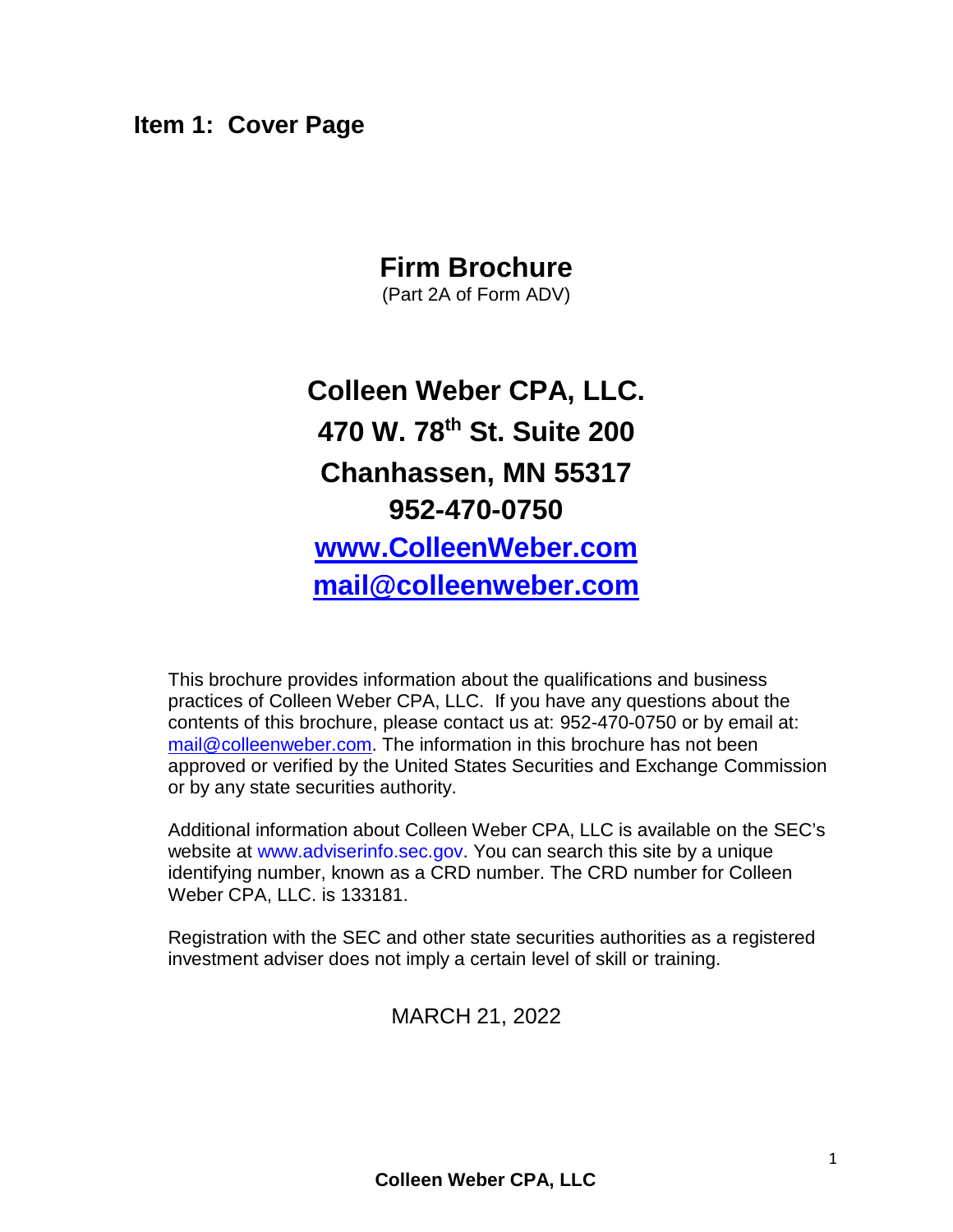# <span id="page-1-0"></span>**Item 2: Material Changes**

The purpose of this section is to discuss only material changes since the last annual update of Colleen Weber CPA, LLC's Investment Advisor Brochure.

The date of the last annual update was 3/12/2021.

Summary of Material Changes: 1. None

#### **Background**

The SEC adopted "Amendments to Form ADV" in July, 2010. As you will see, this document is a narrative that is substantially different in form and content, and includes some new information that we were not previously required to disclose.

After our initial filing of this Brochure, this Item will be used to provide our clients with a summary of new and/or updated information. We will inform you of the revision(s) based on the nature of the updated information. Consistent with the new rules, we will ensure that you receive a summary of any material changes to this and subsequent Brochures within 120 days of the close of our business' fiscal year. Furthermore, we will provide you with other interim disclosures about material changes as necessary.

Full Brochure Available

Whenever you would like to receive a complete copy of our Firm Brochure, please contact us by telephone at: 952-470-0750 or by email at: [mail@colleenweber.com](mailto:mail@colleenweber.com) .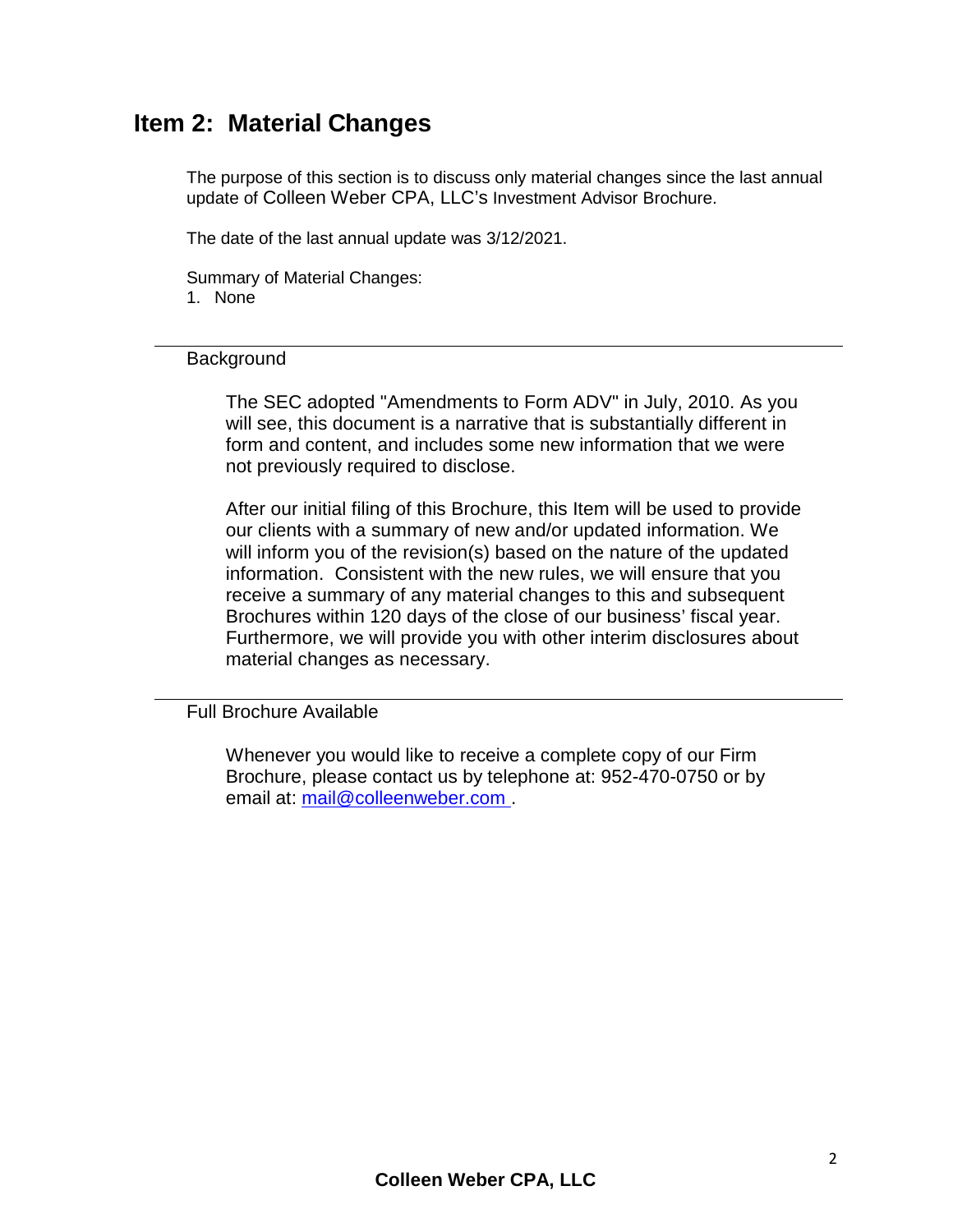# <span id="page-2-0"></span>Item 3: Table of Contents

| Item 8: Methods of Analysis, Investment Strategies and Risk of Loss 8                  |
|----------------------------------------------------------------------------------------|
|                                                                                        |
|                                                                                        |
| Item 11: Code of Ethics, Participation or Interest in Client Transactions and Personal |
|                                                                                        |
|                                                                                        |
|                                                                                        |
|                                                                                        |
|                                                                                        |
|                                                                                        |
|                                                                                        |
|                                                                                        |
|                                                                                        |
|                                                                                        |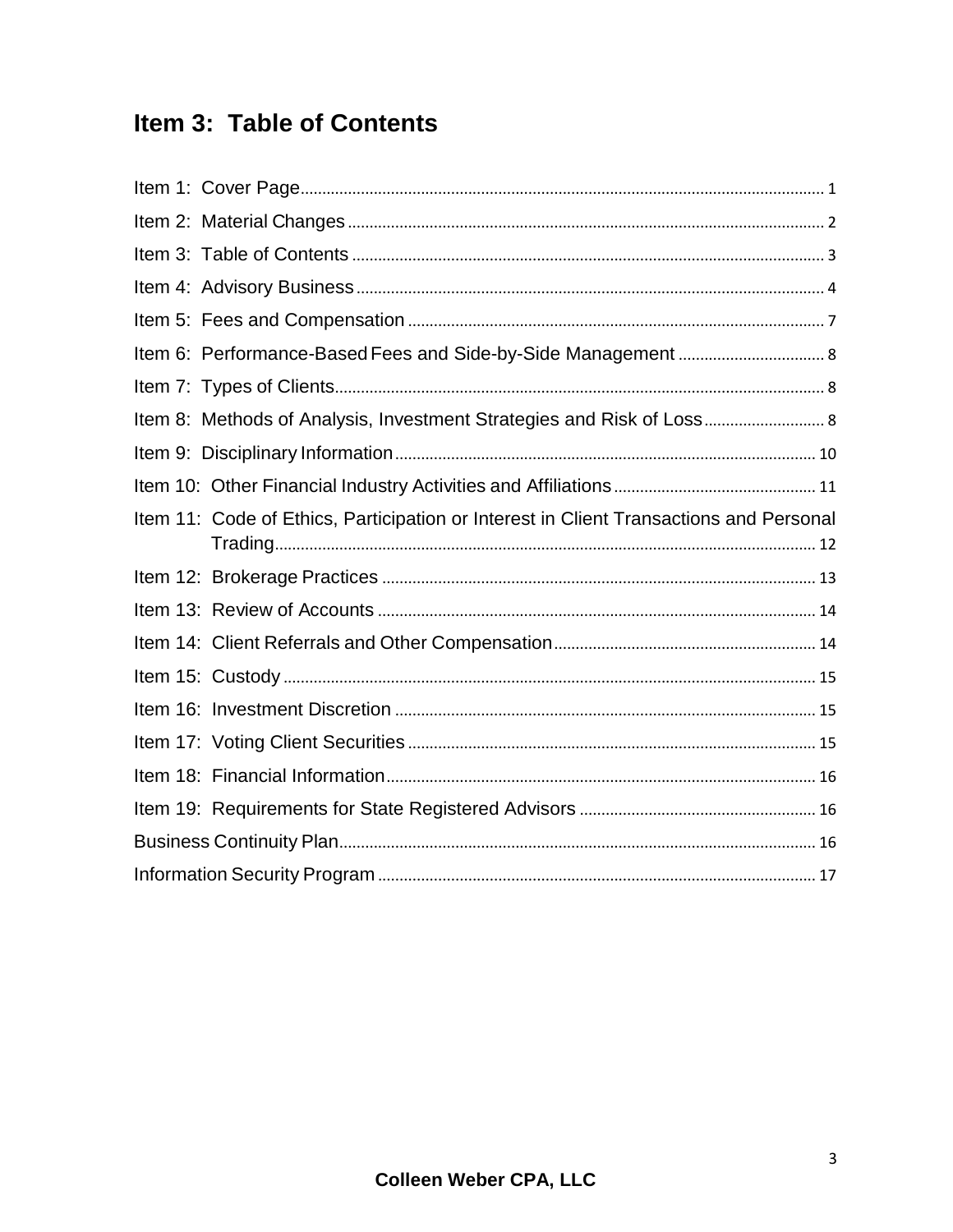# <span id="page-3-0"></span>**Item 4: Advisory Business**

### Firm Description

Weber Contracting, LLC d/b/a Colleen Weber CPA, LLC (hereafter referred to as COLLEEN WEBER CPA, LLC) was founded in 1998.

COLLEEN WEBER CPA, LLC provides personalized confidential financial planning and investment management to individuals, trusts, estates, and small businesses. Advice is provided through consultation with the client and may include: determination of financial objectives, identification of financial problems, cash flow management, tax planning, insurance review, investment management, education funding, retirement planning, and estate planning.

Investment advice is an integral part of financial planning. Investment advice and management is provided with our clients providing guidance in respect to their overall risk tolerance and desired asset allocation. COLLEEN WEBER CPA, LLC does not act as a custodian of client assets, and clients always receive statements and trade confirmations from an independent custodian. We place trades for clients under a limited power of attorney.

COLLEEN WEBER CPA, LLC is strictly a fee-only financial planning and investment management firm. The firm does not sell annuities, insurance, stocks, bonds, mutual funds, limited partnerships, or other commissioned products. The firm is not affiliated with entities that sell financial products or securities. No commissions in any form are accepted. No finder's fees are accepted.

Other professionals (e.g., lawyers, accountants, insurance agents, etc.) are engaged directly by the client on an as-needed basis. Conflicts of interest will be disclosed to the client in the unlikely event they should occur.

The initial meeting, which may be by telephone, is free of charge and is considered an exploratory interview to determine the extent to which financial planning and investment management may be beneficial to the client.

Principal Owners Colleen Weber is 100% stockholder.

Types of Advisory Services COLLEEN WEBER CPA, LLC provides both financial planning and investment management services.

Non-Participation in Wrap Fee Programs COLLEEN WEBER CPA, LLC as a matter of policy and practice does not sponsor any wrap fee programs. By definition, a wrap-fee program bundles or wraps investment advice, custody and execution services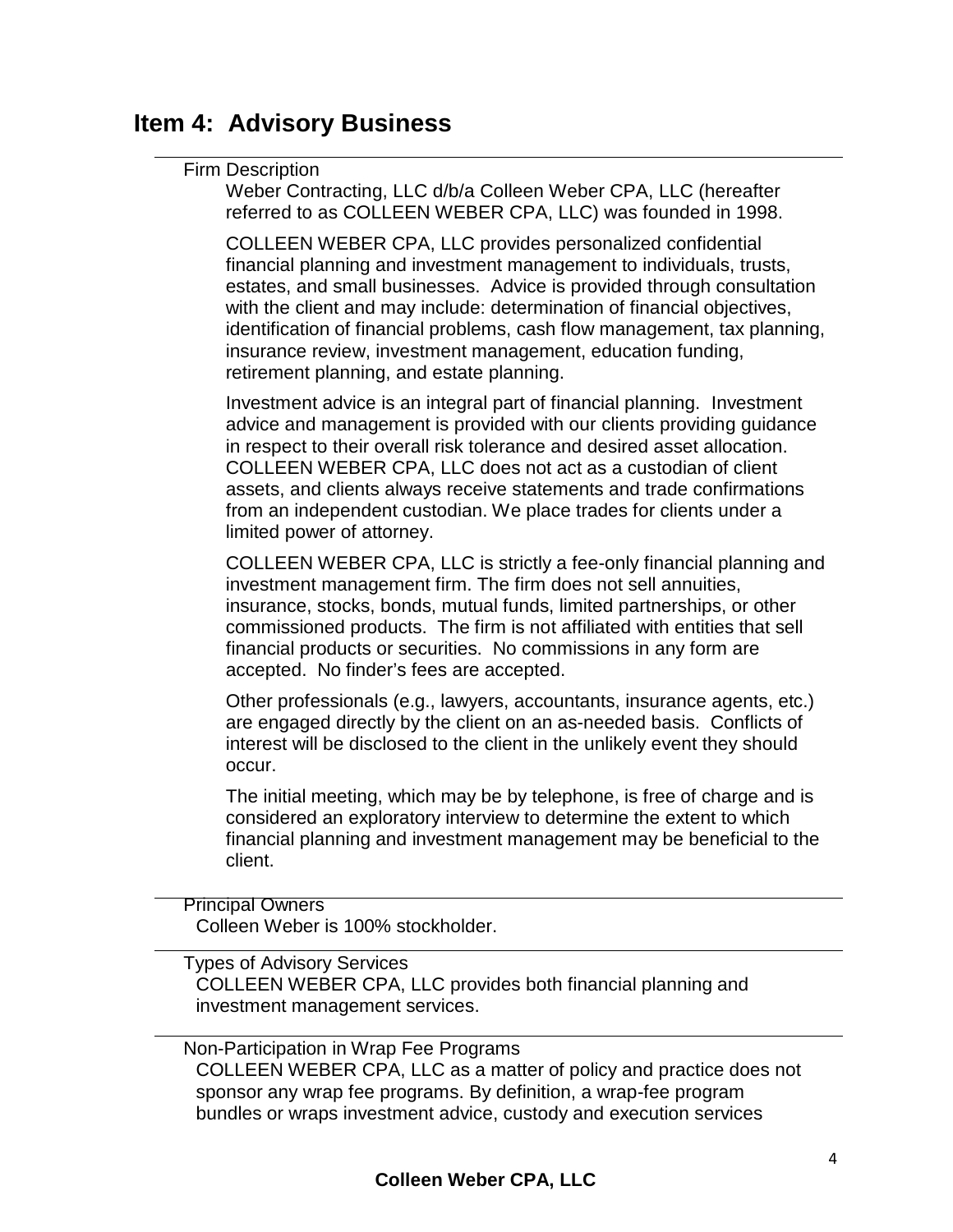under one contract for a single fee.

Amount of Assets Under Management As of 12/31/2021, COLLEEN WEBER CPA, LLC manages approximately \$109,567,000 in assets for approximately 46 clients. Approximately \$109,567,000 is managed on a discretionary basis, and \$0 is managed on a non-discretionary basis.

Tailored Relationships

The goals and objectives for each client are documented in our client relationship management system. Investment policy statements are created that reflect the stated goals and objective. Clients may impose restrictions on investing in certain securities or types of securities. Agreements may not be assigned without client consent.

### Types of Agreements

The following describes the typical client relationship.

Wealth Management Services: "Wealth Management Program" clients engage COLLEEN WEBER CPA, LLC to provide discretionary investment management of some or all of their accounts and ongoing financial planning consulting.

Due to the long-term nature of investing as well as the broadly diversified investments based on indexed asset classes, COLLEEN WEBER CPA, LLC provides periodic account review, investment execution, and monitoring. Accounts are typically reviewed not less frequently than quarterly or upon client request (usually regarding cash flow or liquidity needs or changes in client's goals or circumstances).

#### *Financial Planning Consulting*

In general, financial planning consulting is performed in conjunction with our investment management services and, depending on the client's specific needs, may include any one or all of the following:

1. Retirement Planning - This involves advice with respect to alternatives and techniques for accumulating wealth for retirement income or advice relative to appropriate distribution of assets following retirement. Tax consequences and their implications are identified and evaluated.

2. Investment Planning - This involves advice with respect to asset allocation and investment income accumulation techniques. Evaluations are made of existing investments in terms of their economic and tax characteristics as well as their suitability for meeting client's objectives. Tax consequences and their implications are identified and evaluated.

3. Estate Planning - This involves advice with respect to property ownership, distribution strategies, estate tax reduction, and tax payment techniques. It involves a discussion of gifts, trusts, etc., and the disposition of business interests. Tax consequences and their implications are identified and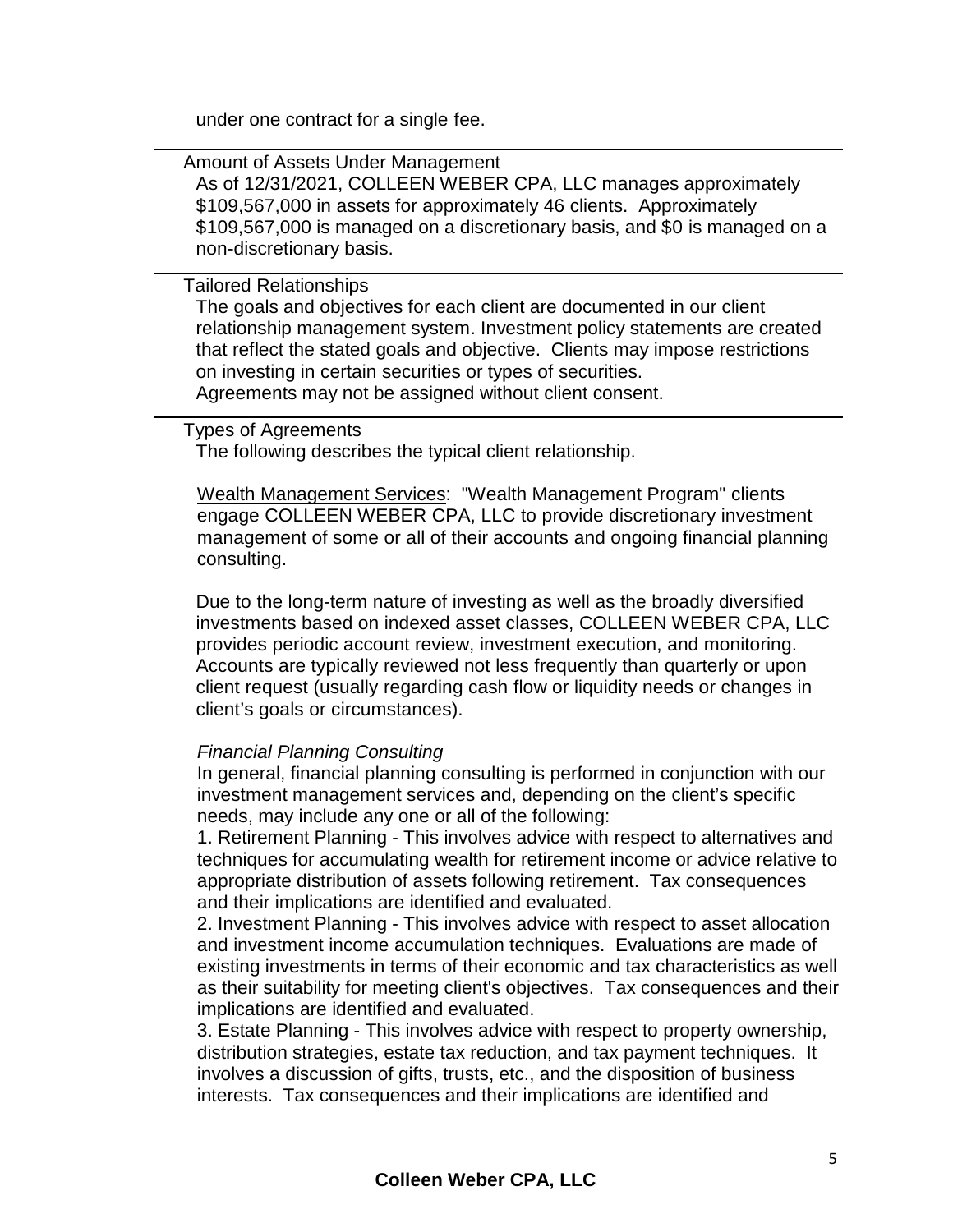evaluated.

4. Insurance Planning - This includes risk management associated with advisory recommendations based on the combination of insurance types that best meet a client's specific needs.

5. Education Planning - This includes alternatives and strategies with respect to the complete or partial funding of college or other post-secondary education experience. Tax consequences and their implications are identified and evaluated.

6. Tax Planning - This encompasses a large array of services that are customized to the individual client's specific financial circumstances. COLLEEN WEBER CPA, LLC may offer advice as to how tax laws will effect various financial decisions, e.g. acquisitions, pension strategy, investing in new opportunities or consolidation of existing investments, and individual taxation issues, among others.

### *Discretionary Investment Management*

Assets are invested primarily in no-load mutual funds and exchange-traded funds, usually through discount brokers or fund companies. Fund companies charge each fund shareholder an investment management fee that is disclosed in the fund prospectus. Discount brokerages may charge a transaction fee for the purchase of some funds.

Stocks and bonds may be purchased or sold through a brokerage account when appropriate. The brokerage firm charges a fee for stock and bond trades. COLLEEN WEBER CPA, LLC does not receive any compensation, in any form, from fund companies.

Investments may also include: equities (stocks), warrants, corporate debt securities, commercial paper, certificates of deposit, municipal securities, investment company securities (variable life insurance, variable annuities, and mutual funds shares), U. S. government securities, options contracts, futures contracts, and interests in partnerships.

Initial public offerings (IPOs) are not available through COLLEEN WEBER CPA, LLC.

Termination of Agreement

A Client may terminate any of the aforementioned agreements with 30 days notice by notifying COLLEEN WEBER CPA, LLC in writing and paying the rate for the time spent on the engagement prior to notification of termination. If the client made an advance payment, COLLEEN WEBER CPA, LLC will refund any unearned portion of the advance payment.

COLLEEN WEBER CPA, LLC may terminate any of the aforementioned agreements at any time by notifying the client in writing. If the client made an advance payment, COLLEEN WEBER CPA, LLC will refund any unearned portion of the advance payment.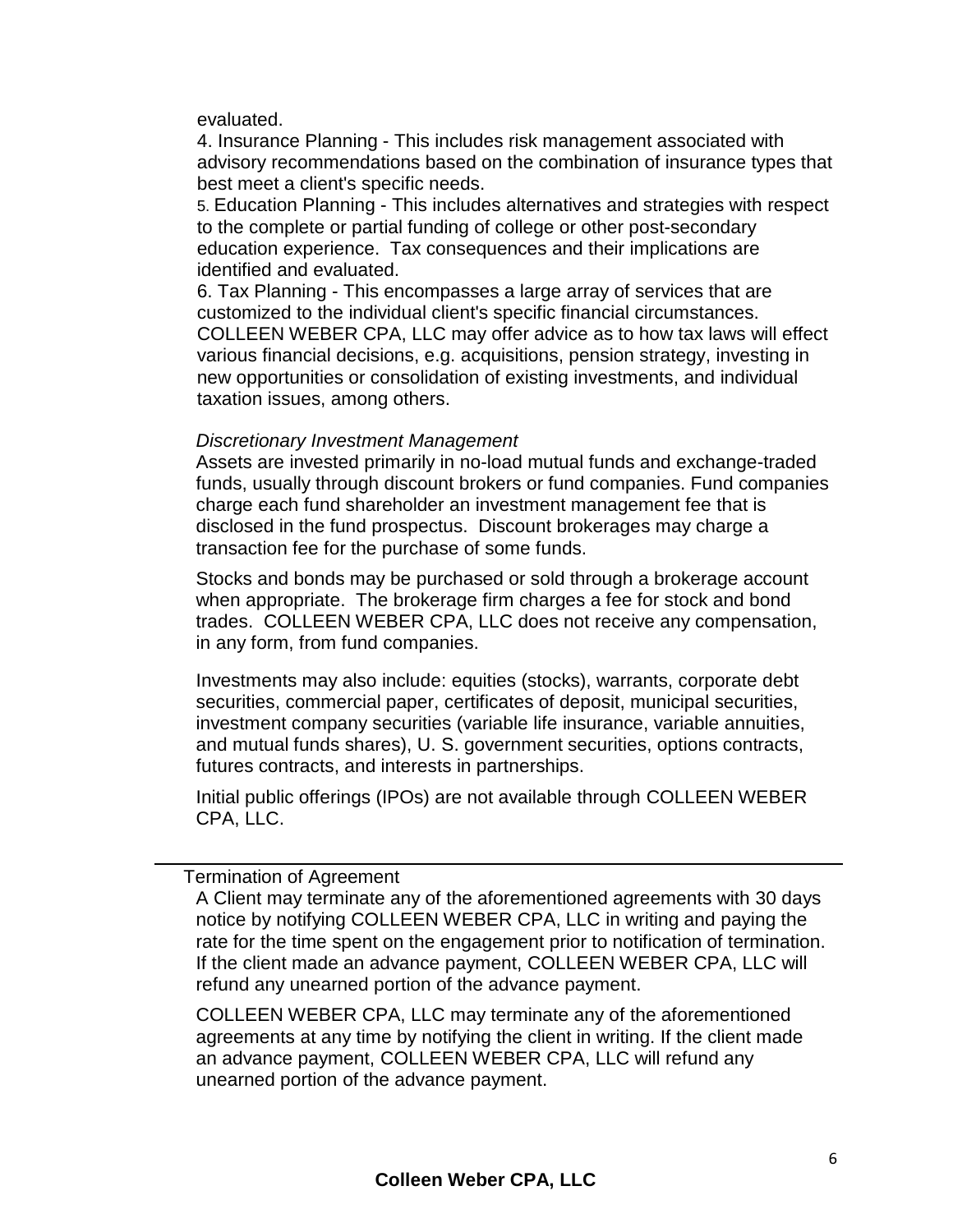### <span id="page-6-0"></span>**Item 5: Fees and Compensation**

### **Description**

COLLEEN WEBER CPA, LLC sets its fees for the *Wealth Management Services* based on the complexity of work. Fees are negotiable.

### Fee Billing

### Wealth Management Services:

Fees for Investment Management Services are charged quarterly in advance. Fees are pro-rated, payable within the first 15 days of the quarter, or upon contract execution. Client authorizes COLLEEN WEBER CPA, LLC to debit fees directly from one or more designated accounts. COLLEEN WEBER CPA, LLC may change its recurring fee by notifying the client at least 14 days in advance of the fee change.

The quarterly fee charged may vary from client to client, but will be relatively consistent across clients of a similar nature. Fees are assessed based on factors such as number of accounts, account sizes, number of positions, services provided, complexity of account management, and complexity of financial planning services as appropriate. Quarterly Investment Management Services fees range from \$2,000 - \$20,000.

Fees are negotiable at the sole discretion of COLLEEN WEBER CPA, LLC. COLLEEN WEBER CPA, LLC, in its sole discretion, may waive its minimum fee and/or charge a lesser fee based upon certain criteria (e.g., historical relationship, type of assets, anticipated future earning capacity, anticipated future additional assets, dollar amounts of assets to be managed, related accounts, account composition, negotiations with clients, etc.). COLLEEN WEBER CPA, LLC does not solicit prepayment of more than \$500 in fees per client six (6) months in advance.

### Other Fees

Clients are responsible for the payment of all third-party fees (i.e. custodian fees, mutual fund fees, transaction fees, etc.). Those fees are separate and distinct from the fees we charge.

All brokerage commissions, stock transfer fees, and other similar charges incurred in connection with transactions for the account will be paid out of the assets in the account and are in addition to the investment management fees paid to us. While we take measures to ensure the fees charged are accurate, it is your responsibility to ensure the amount of fee charged is correct.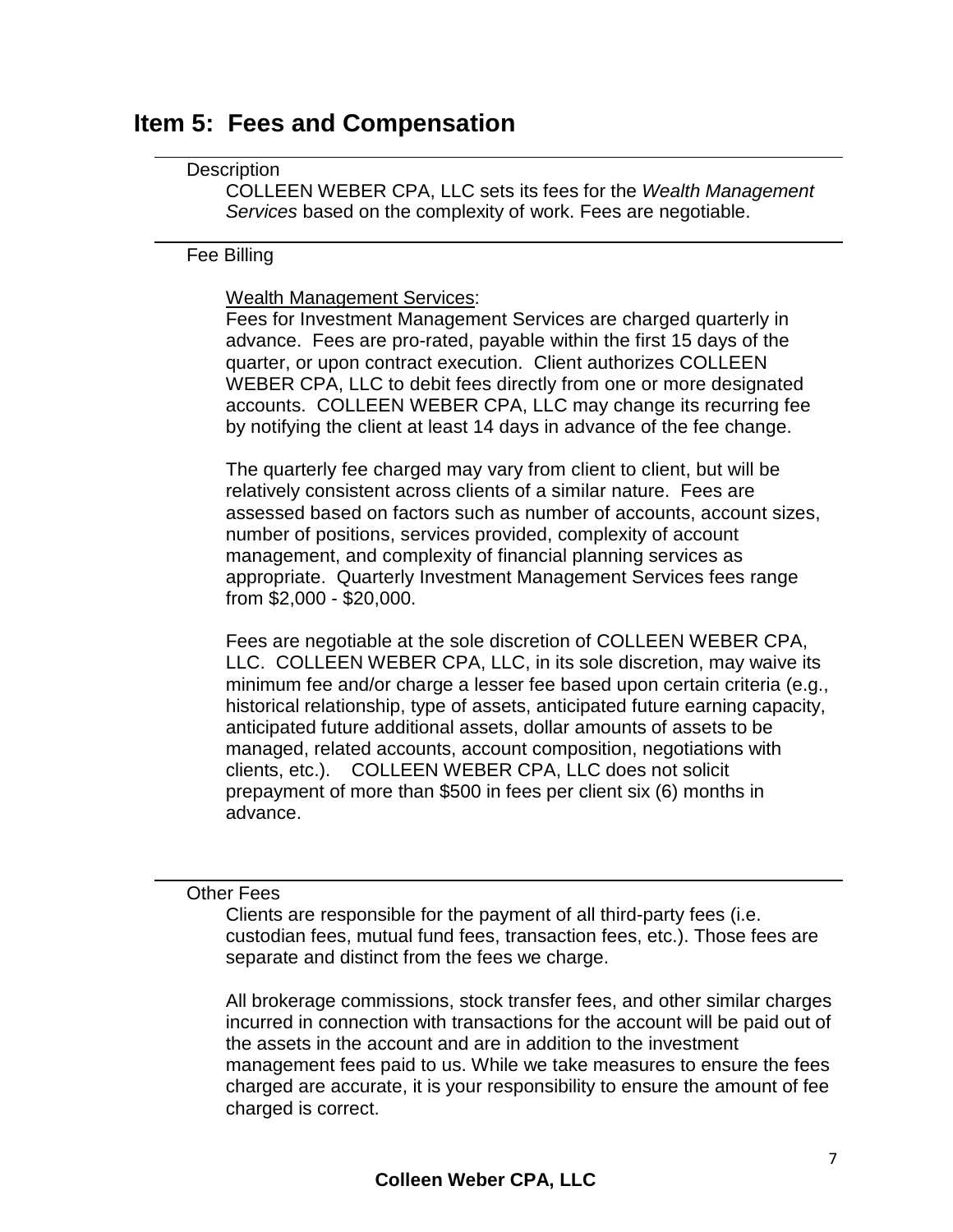Termination of Agreement

COLLEEN WEBER CPA, LLC reserves the right to terminate any engagement where a client has willfully concealed or has refused to provide pertinent information about financial situations when necessary and appropriate, in COLLEEN WEBER CPA, LLC's judgment, to providing proper financial advice. Any unused portion of fees collected in advance will be refunded within 30 days.

### <span id="page-7-0"></span>**Item 6: Performance-Based Fees and Side-by-Side Management**

```
Sharing of Capital Gains
```
Fees are not based on a share of the capital gains or capital appreciation of managed securities.

COLLEEN WEBER CPA, LLC does not use a performance-based fee structure because of the potential conflict of interest. Performance-based compensation may create an incentive for the adviser to recommend an investment that may carry a higher degree of risk to the client.

# <span id="page-7-1"></span>**Item 7: Types of Clients**

### **Description**

COLLEEN WEBER CPA, LLC generally provides investment advice to individuals, trusts, estates, corporations or business entities. Client relationships vary in scope and length of service.

### Account Minimums

COLLEEN WEBER CPA, LLC does not set any limits on size of investment accounts or client net worth. However, there is a \$2,000 minimum fee for Wealth Management Services.

# <span id="page-7-2"></span>**Item 8: Methods of Analysis, Investment Strategies and Risk of Loss**

Methods of Analysis

Security analysis methods may include charting, fundamental analysis, technical analysis, and cyclical analysis.

The main sources of information include financial newspapers and magazines, inspections of corporate activities, research materials prepared by others, corporate rating services, timing services, annual reports, prospectuses, filings with the Securities and Exchange Commission, and company press releases.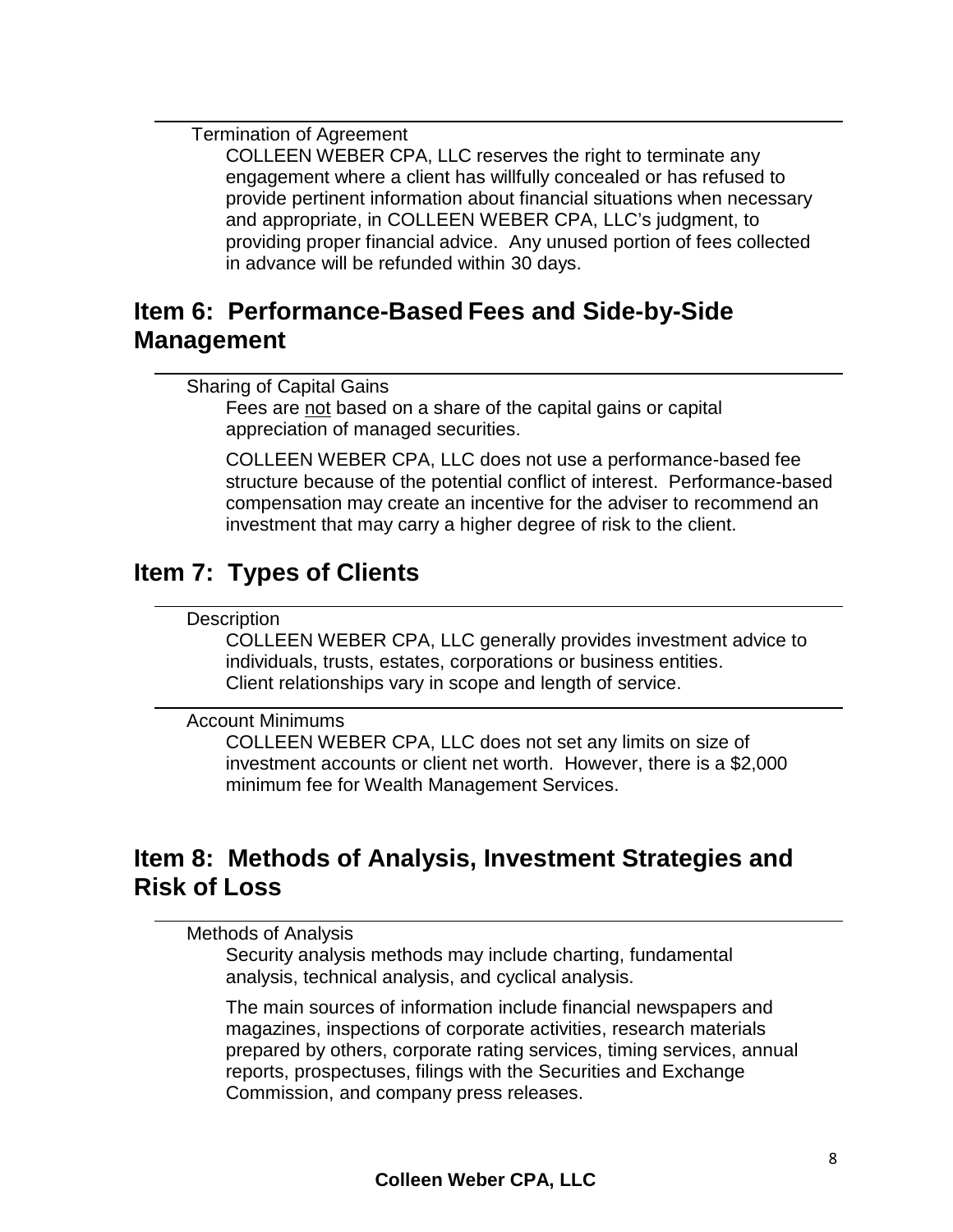#### Investment Strategies

COLLEEN WEBER CPA, LLC provides Investment Supervisory Services, defined as giving continuous advice to a client or making investments for a client based on the individual needs of the client. Through personal discussions in which goals and objectives based on a client's particular circumstances are established, COLLEEN WEBER CPA, LLC develops a client's personal investment policy and creates and manages a portfolio based on that policy. COLLEEN WEBER CPA, LLC will manage advisory accounts on a discretionary basis. Account supervision is guided by the stated objectives of the client (i.e., maximum capital appreciation, growth, income, or growth and income).

COLLEEN WEBER CPA, LLC will create a portfolio consisting of one or all of the following: individual equities, bonds, other investment products, and no load mutual funds and exchange traded funds. COLLEEN WEBER CPA, LLC will allocate the client's assets among various investments taking into consideration the overall management style selected by the client. The mutual funds will be selected on the basis of any or all of the following criteria: the fund's performance history; the industry sector in which the fund invests; the track record of the fund's manager; the fund's investment objectives; the fund's management style and philosophy; and the fund's management fee structure. Portfolio weighting between funds and market sectors will be determined by each client's individual needs and circumstances. Clients will have the opportunity to place reasonable restrictions on the types of investments which will be made on the client's behalf. Clients will retain individual ownership of all securities.

When appropriate to the needs of the client, COLLEEN WEBER CPA, LLC may recommend the use of trading (securities sold within 30 days), short sales, and/or margin transactions. Because these investment strategies involve certain additional degrees of risk, they will only be recommended when consistent with the client's stated tolerance for risk.

#### Risk of Loss

All investment programs have certain risks that are borne by the investor. Our investment approach constantly keeps the risk of loss in mind. Investors face the following investment risks:

- Interest-rate Risk: Fluctuations in interest rates may cause investment prices to fluctuate. For example, when interest rates rise, yields on existing bonds become less attractive, causing their market values to decline.
- Market Risk: The price of a security, bond, or mutual fund may drop in reaction to tangible and intangible events and conditions. This type of risk is caused by external factors independent of a security's particular underlying circumstances. For example, political, economic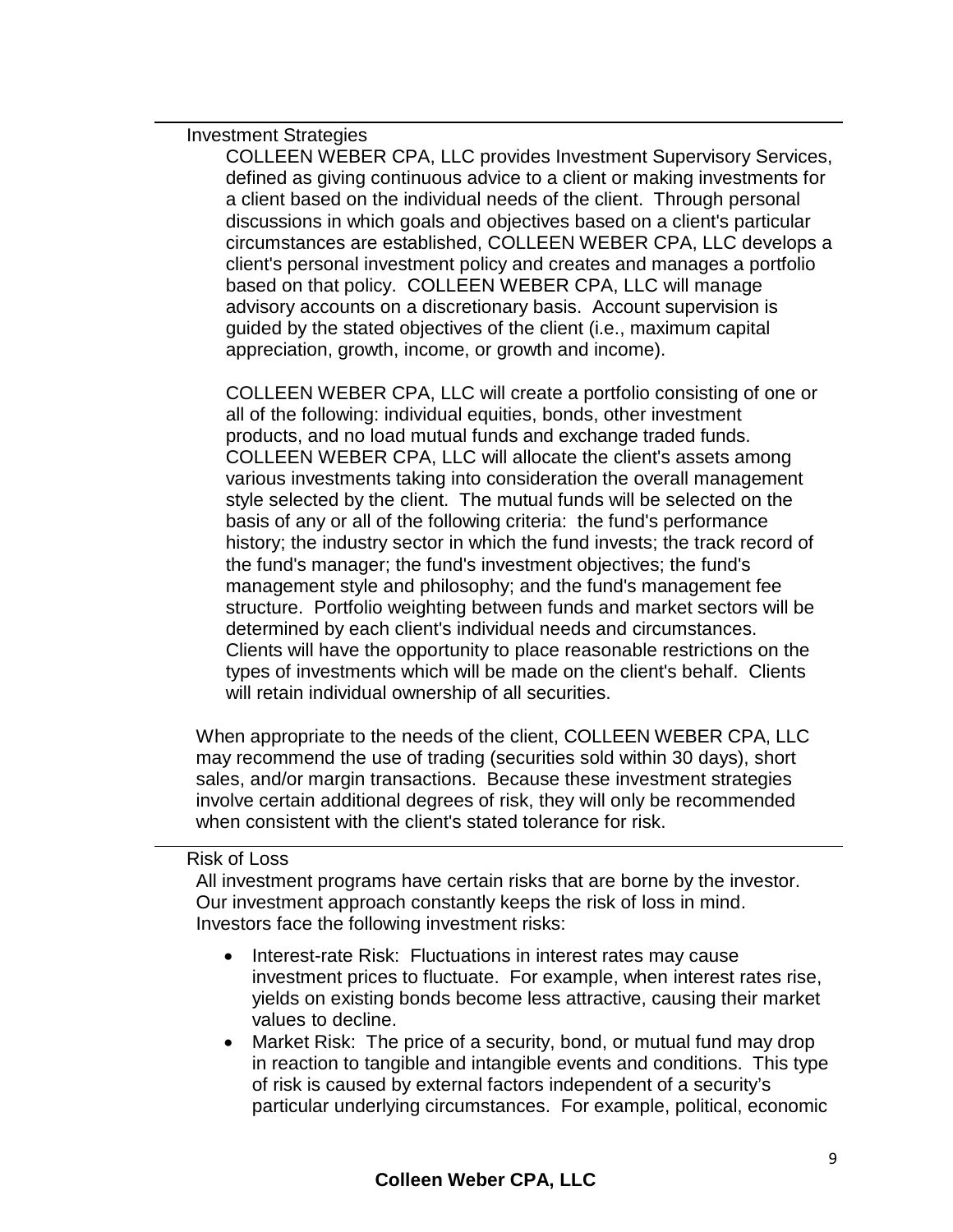and social conditions may trigger market events.

- Inflation Risk: When any type of inflation is present, a dollar today will not buy as much as a dollar next year, because purchasing power is eroding at the rate of inflation.
- Currency Risk: Overseas investments are subject to fluctuations in the value of the dollar against the currency of the investment's originating country. This is also referred to as exchange rate risk.
- Reinvestment Risk: This is the risk that future proceeds from investments may have to be reinvested at a potentially lower rate of return (i.e. interest rate). This primarily relates to fixed income securities.
- Business Risk: These risks are associated with a particular industry or a particular company within an industry. For example, oil-drilling companies depend on finding oil and then refining it, a lengthy process, before they can generate a profit. They carry a higher risk of profitability than an electric company, which generates its income from a steady stream of customers who buy electricity no matter what the economic environment is like.
- Liquidity Risk: Liquidity is the ability to readily convert an investment into cash. Generally, assets are more liquid if many traders are interested in a standardized product. For example, Treasury Bills are highly liquid, while real estate properties are not.
- Financial Risk: Excessive borrowing to finance a business' operations increases the risk of profitability, because the company must meet the terms of its obligations in good times and bad. During periods of financial stress, the inability to meet loan obligations may result in bankruptcy and/or a declining market value.
- Small Company Risk: Securities of small companies are often less liquid than those of large companies and this could make it difficult to sell a small company security at a desired time or price. As a result, small company stocks may fluctuate relatively more in price. In general, smaller capitalization companies are also more vulnerable than larger companies to adverse business or economic developments and they may have more limited resources.
- Value Investment Risk: Value stocks may perform differently from the market as a whole and following a value oriented investment strategy may cause the portfolio to at times underperform equity funds that use other investment strategies.

# <span id="page-9-0"></span>**Item 9: Disciplinary Information**

### Legal and Disciplinary

Registered investment advisers are required to disclose all material facts regarding any legal or disciplinary events of their firm or certain management personnel which would be material to your evaluation of the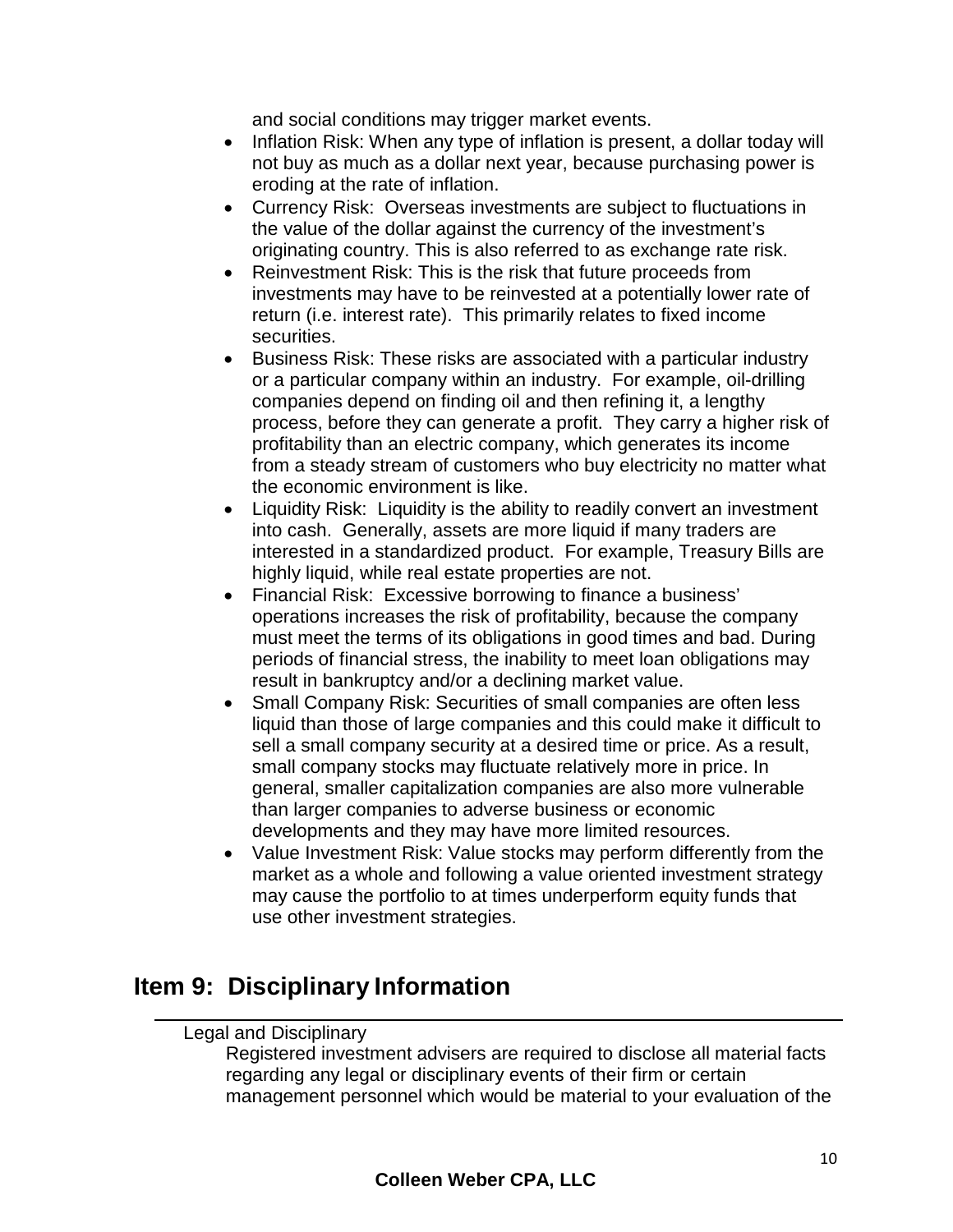firm or the integrity of the firm's management of your investment portfolio.

COLLEEN WEBER CPA, LLC and its' employees *HAVE NOT* been involved in legal or disciplinary events related to past or present investment clients.

### <span id="page-10-0"></span>**Item 10: Other Financial Industry Activities and Affiliations**

Financial Industry Activities

COLLEEN WEBER CPA, LLC *IS NOT* registered (and *DOES NOT* have an application pending) as a broker-dealer, municipal securities dealer or government securities dealer or broker.

COLLEEN WEBER CPA, LLC *IS NOT* registered (and *DOES NOT* have an application pending) as a future commissions merchant, commodity pool operator, a commodity trading advisor or an associated person of the foregoing entities.

**Affiliations** 

COLLEEN WEBER CPA, LLC *DOES NOT* have any relationship or arrangement that involves any remuneration of fees with any of the below listed:

- Broker-dealer, municipal securities dealer or government securities dealer or broker.
- Investment company or other pooled investment vehicle (including a mutual fund, closed-end investment company, unit investment trust, private investment company or "hedge fund," and offshore fund)
- Other investment adviser or financial planner
- Futures commission merchant, commodity pool operator, or commodity trading advisor
- Banking or thrift institution
- Lawyer or law firm
- Insurance company or agency
- Pension consultant
- Real estate broker or dealer
- Sponsor or syndicator of limited partnerships

COLLEEN WEBER CPA, LLC *DOES* have a relationship or arrangement that involves any remuneration of fees with any of the below listed:

Accountant or accounting firm: Colleen Weber CPA, LLC provides income tax planning, tax return preparation to individuals and small business consulting. The time spent on these activities for non-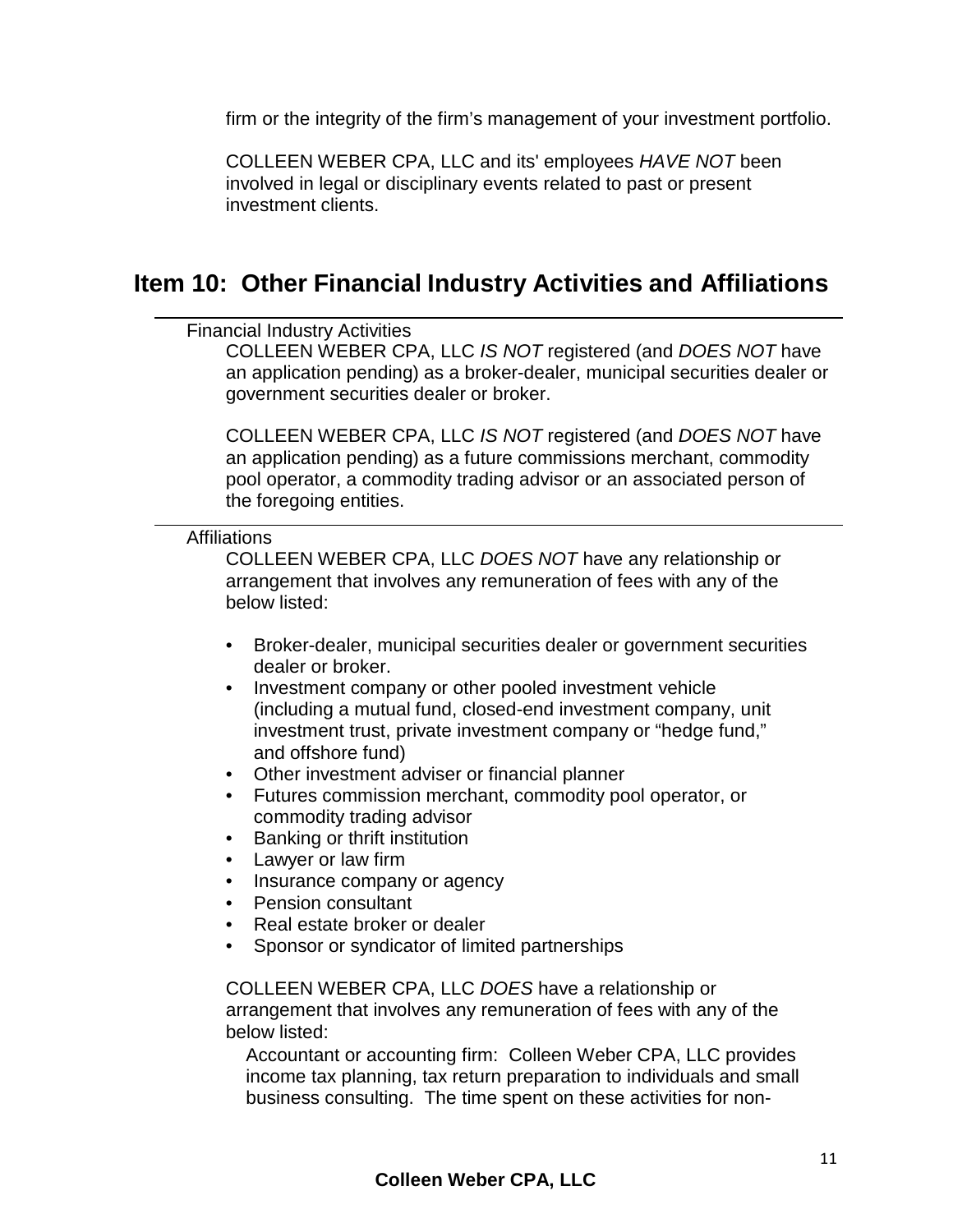# <span id="page-11-0"></span>**Item 11: Code of Ethics, Participation or Interest in Client Transactions and Personal Trading**

### Code of Ethics

The employees of COLLEEN WEBER CPA, LLC have committed to a Code of Ethics that is available for review by clients and prospective clients upon request. The key component of our Code of Ethics states:

*COLLEEN WEBER CPA, LLC and its investment advisor representatives and employees shall always:*

• *Act in the best interests of each and every client;*

• *Act with integrity and dignity when dealing with clients, prospects, team members and others;*

• *Seek at all times to preserve our firm's independence and to maintain our complete objectivity with respect to our advisory services and each recommendation made to our clients.*

The Code of Ethics further includes our firms' policy prohibiting the use of material non-public information and protecting the confidentiality of client information. Therefore, COLLEEN WEBER CPA, LLC's Code of Ethics prohibits employees from trading in any security in which a client is deemed an insider or privy to insider's information, i.e., not available to the public or disclosing any confidential information of any client.

COLLEEN WEBER CPA, LLC requires that all individuals must act in accordance with all applicable Federal and State regulations governing registered investment advisory practices. Any individual not in observance of the above may be subject to discipline.

The firm will provide a copy of the Code of Ethics to any client or prospective client upon request.

Participation or Interest in Client Transactions

COLLEEN WEBER CPA, LLC and its employees may buy or sell securities that are also held by clients. Employees may not trade their own securities ahead of client trades. Employees comply with the provisions of the COLLEEN WEBER CPA, LLC *Compliance Manual*.

### Personal Trading

The Chief Compliance Officer of COLLEEN WEBER CPA, LLC is Colleen Weber. Since most trades are small mutual fund trades or exchange-traded fund trades, the trades do not affect the securities markets.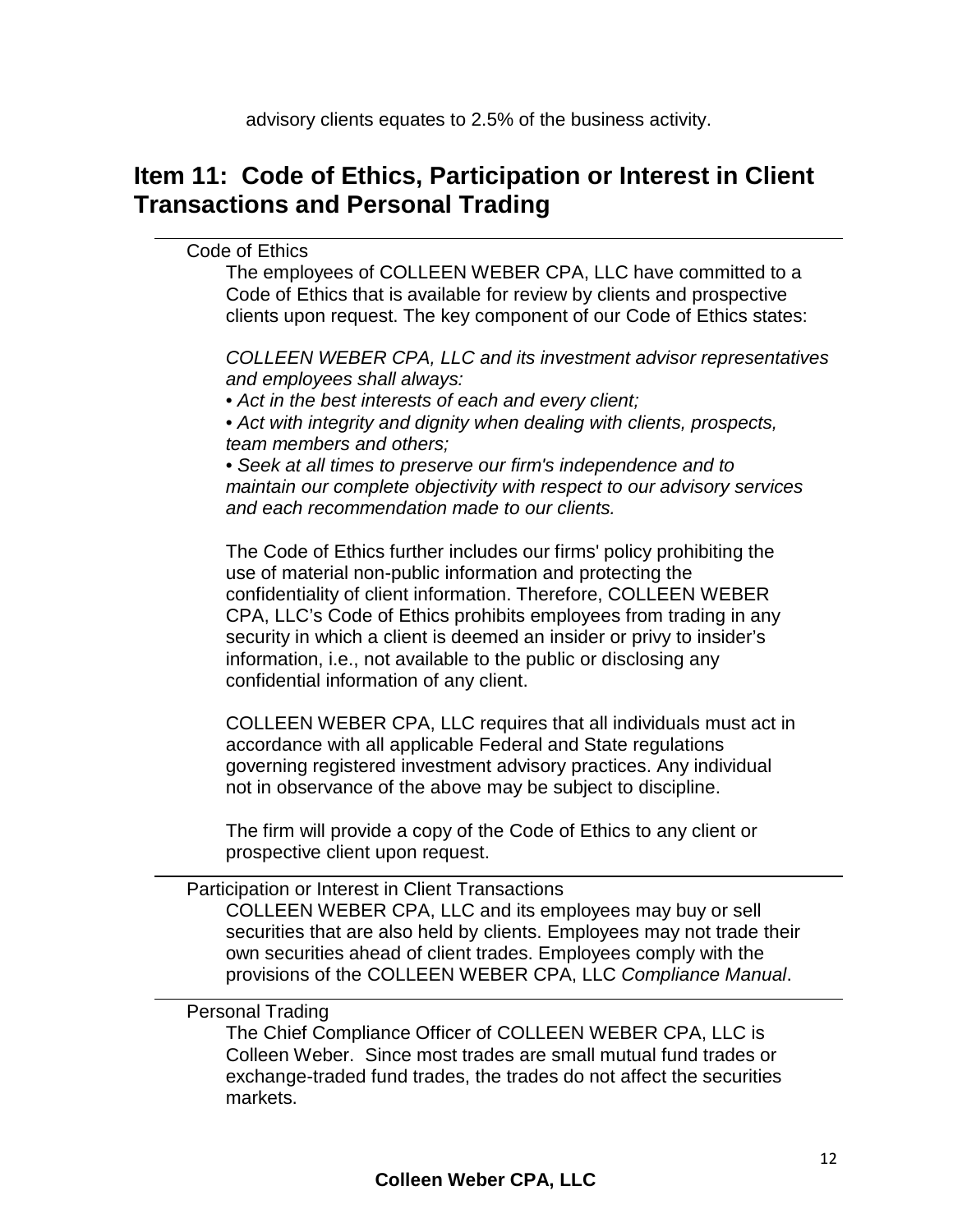### <span id="page-12-0"></span>**Item 12: Brokerage Practices**

### Selecting Brokerage Firms

As COLLEEN WEBER CPA, LLC does not have the discretionary authority to determine the broker dealer to be used or the commission rates to be paid, clients must direct COLLEEN WEBER CPA, LLC as to the broker dealer to be used. In directing the use of a particular broker or dealer, it should be understood that COLLEEN WEBER CPA, LLC will not have authority to negotiate commissions among various brokers or obtain volume discounts, and best execution may not be achieved. In addition, a disparity in commission charges may exist between the commissions charged to other clients.

COLLEEN WEBER CPA, LLC participates in Schwab Institutional Services program offered to independent investment advisers by Schwab Institutional Services Institutional Services, a division of Schwab Institutional Services Inc., Member NYSE/SIPC (Schwab Institutional Services).

Clients in need of brokerage and custodial services may have Schwab Institutional Services recommended to them. As part of the Schwab Institutional Services program, COLLEEN WEBER CPA, LLC receives benefits that it would not receive if it did not offer investment advice. Products and services provided by Schwab may benefit us and may not directly benefit you or your account. Our recommendation that you place assets with Schwab may be based in part on these benefits and not solely on the nature, cost or quality of custody and execution services provided, which creates a conflict of interest. We endeavor at all times to put Clients' interests first as a part of our fiduciary duty.

Clients may request that brokerage transactions be directed to a particular broker or dealer. However, if COLLEEN WEBER CPA, LLC believes that the use of that broker dealer would hinder COLLEEN WEBER CPA, LLC in meeting its fiduciary obligations, COLLEEN WEBER CPA, LLC will not be able to accept the account.

### Best Execution

COLLEEN WEBER CPA, LLC reviews the execution of trades at each custodian each quarter. The review is documented in the COLLEEN WEBER CPA, LLC *Compliance Manual*. Trading fees charged by the custodians is also reviewed on a quarterly basis. COLLEEN WEBER CPA, LLC does not receive any portion of the trading fees.

#### Soft Dollars

COLLEEN WEBER CPA, LLC *DOES NOT* engage in any soft dollar agreements.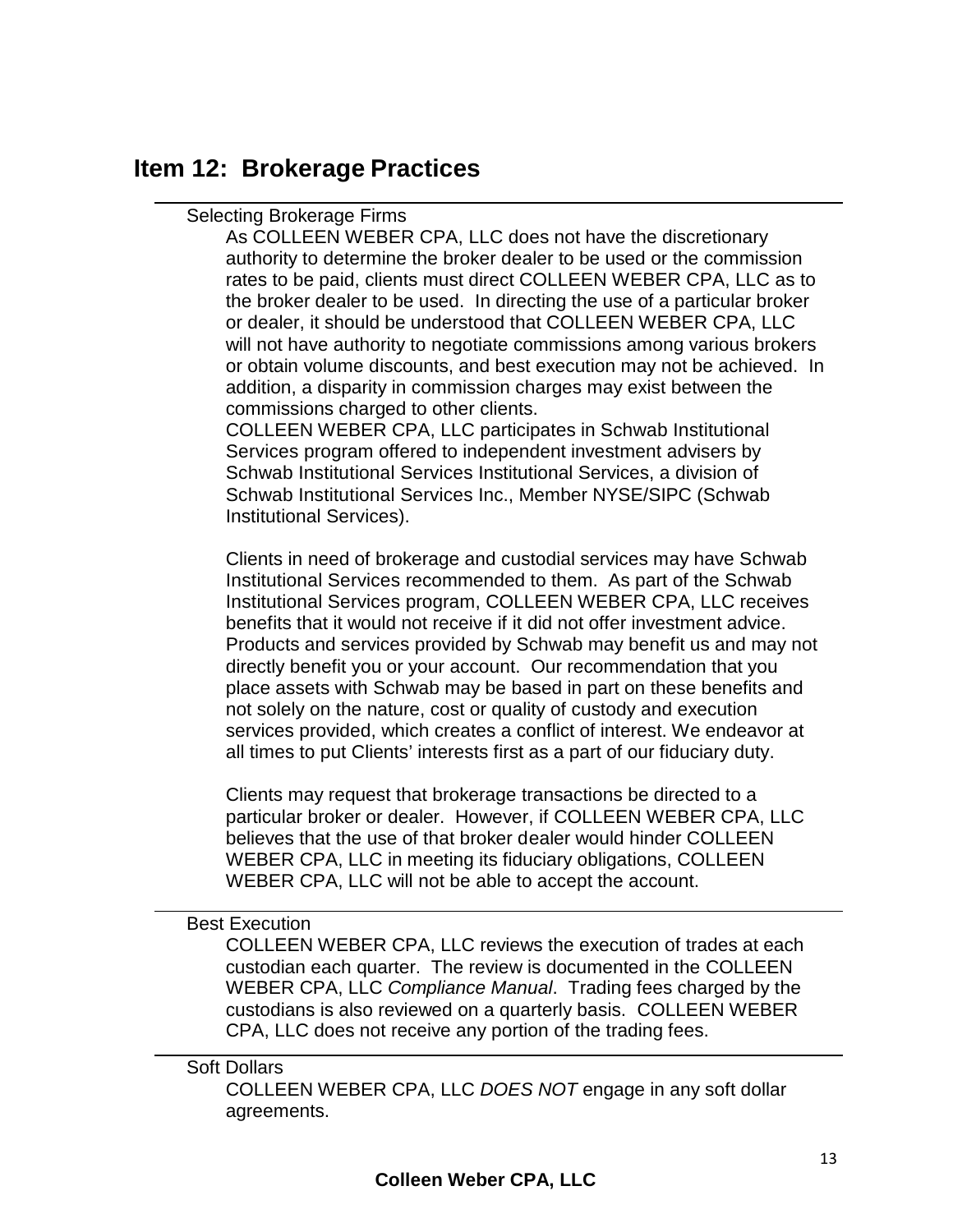Order Aggregation

Most trades are mutual funds or exchange-traded funds where trade aggregation does not garner any client benefit.

### <span id="page-13-0"></span>**Item 13: Review of Accounts**

#### Periodic Reviews

Account reviews are performed no less frequently than quarterly by Colleen Weber, CFP®. Account reviews are performed more frequently when market conditions dictate.

#### Review Triggers

Other conditions that may trigger a review are changes in the tax laws, new investment information, and changes in a client's own situation.

#### Regular Reports

Investment clients meet with their COLLEEN WEBER CPA, LLC advisor on at least an annual basis.

*At least quarterly statements* are sent to the client directly from the account custodian (specifically, Schwab Institutional Services). These statements reflect the assets in the custodian's custody, together with confirmations of each transaction executed in the account(s) if desired by the client. Clients may elect to receive these statements by e-mail rather than U.S. mail.

Clients may also directly access account information at the custodian with which the accounts are held online (specifically, Schwab Institutional Services) each and every business day via their secure web site.

### <span id="page-13-1"></span>**Item 14: Client Referrals and Other Compensation**

#### Incoming Referrals

COLLEEN WEBER CPA, LLC has been fortunate to receive many client referrals over the years. The referrals came from current clients, estate planning attorneys, accountants, employees, personal friends of employees and other similar sources. The firm does not compensate referring parties for these referrals.

#### Referrals Out

COLLEEN WEBER CPA, LLC does not accept referral fees or any form of remuneration from other professionals when a prospect or client is referred to them.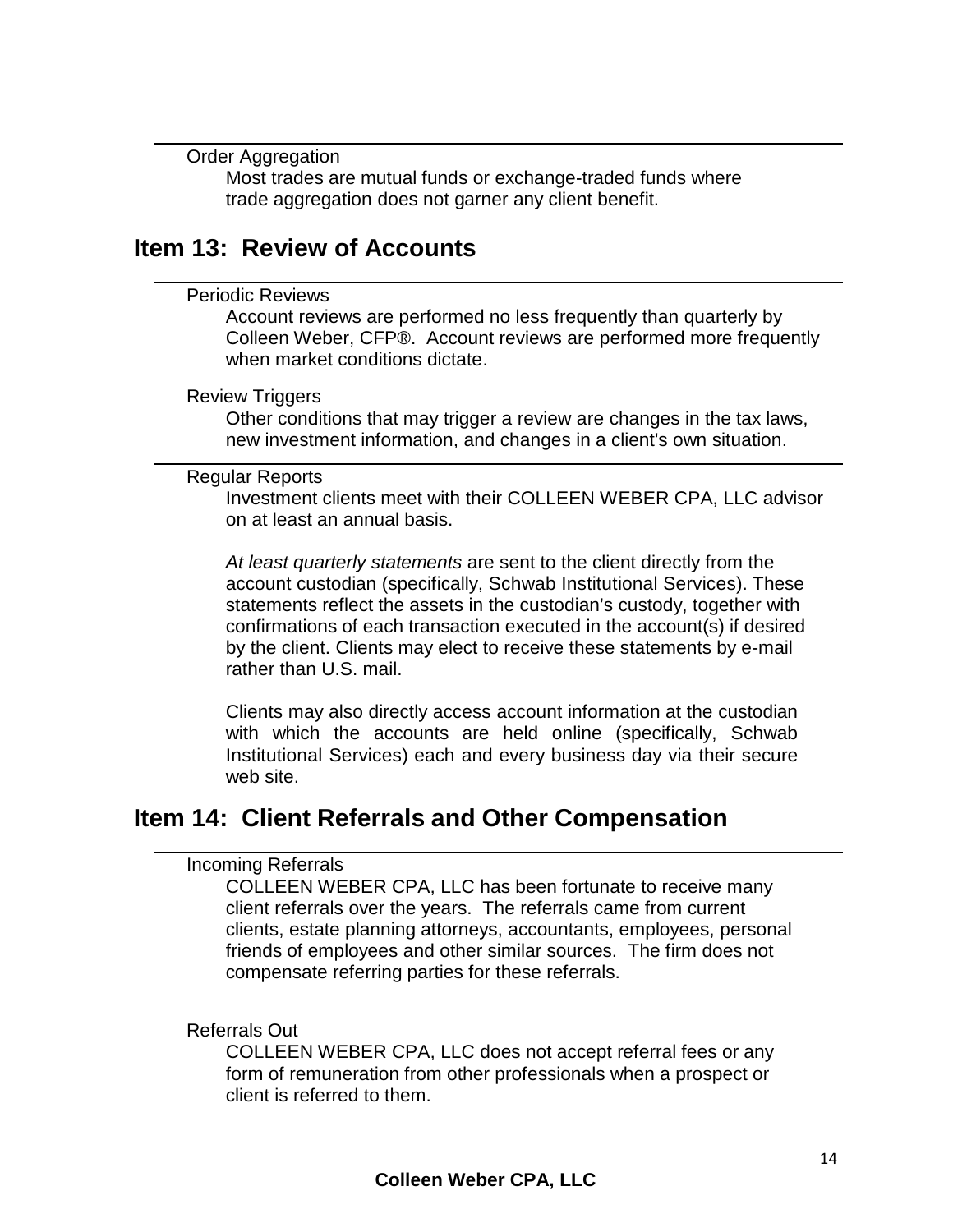### <span id="page-14-0"></span>**Item 15: Custody**

#### Account Statements

All assets are held at qualified custodians, which means the custodians provide account statements directly to clients at their address of record at least quarterly.

Performance Reports

Clients are urged to compare the account statements received directly from their custodians to the performance report statements provided by COLLEEN WEBER CPA, LLC.

### <span id="page-14-1"></span>**Item 16: Investment Discretion**

Discretionary Authority for Trading

COLLEEN WEBER CPA, LLC accepts discretionary authority to manage securities accounts on behalf of clients. COLLEEN WEBER CPA, LLC has the authority to determine, without obtaining specific client consent, the securities to be bought or sold, and the amount of the securities to be bought or sold.

The client determines the qualified custodian to be used and, as a result, accepts the commission rates charged by the qualified custodian. COLLEEN WEBER CPA, LLC does not receive any portion of the transaction fees or commissions paid by the client to the qualified custodian.

Discretionary trading authority facilitates placing trades in your accounts on your behalf so that we may promptly implement the investment policy that you have approved in writing.

Limited Power of Attorney

A limited power of attorney is a trading authorization for this purpose. Clients sign a limited power of attorney with the qualified custodian so that we may execute the trades that you have approved.

# <span id="page-14-2"></span>**Item 17: Voting Client Securities**

### Proxy Votes

COLLEEN WEBER CPA, LLC does not vote proxies on securities. Clients are expected to vote their own proxies.

When assistance on voting proxies is requested, COLLEEN WEBER CPA, LLC will provide recommendations to the Client. If a conflict of interest exists, it will be disclosed to the Client.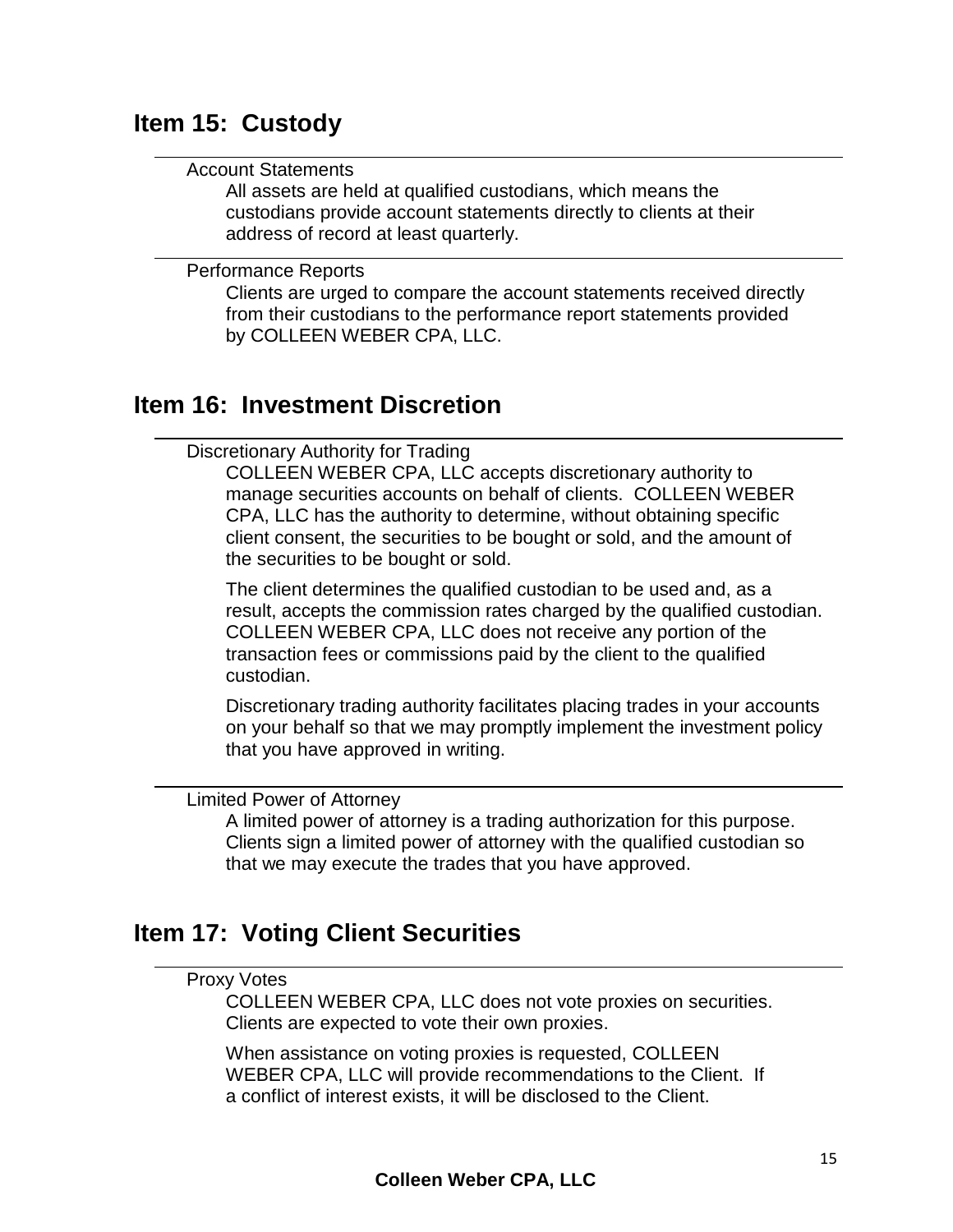### <span id="page-15-0"></span>**Item 18: Financial Information**

### Financial Condition

COLLEEN WEBER CPA, LLC does not have any financial impairment that will preclude the firm from meeting contractual commitments to clients.

A balance sheet is not required to be provided because COLLEEN WEBER CPA, LLC does not serve as a custodian for client funds or securities, and does not require prepayment of fees of more than \$500 per client, and six months or more in advance.

### <span id="page-15-1"></span>**Item 19: Requirements for State Registered Advisors**

COLLEEN WEBER CPA, LLC's Principal Executive Officer is Colleen A. Weber. Information regarding Ms. Weber's Education, Background and Other Businesses can be found in her supplemental ADV Part 2B brochure.

As stated in Item 6, COLLEEN WEBER CPA, LLC does not accept performance-based fees or other fees based on a share of capital gains on or on capital appreciation of client assets.

Neither COLLEEN WEBER CPA, LLC nor our employees have been involved in an arbitration claim or been found liable in a civil, self-regulatory organization, or administrative proceeding.

Neither COLLEEN WEBER CPA, LLC nor our employees have any relevant material relationships with issuers of securities.

### <span id="page-15-2"></span>**Business Continuity Plan**

#### **General**

COLLEEN WEBER CPA, LLC has a Business Continuity Plan in place that provides detailed steps to mitigate and recover from the loss of office space, communications, services or key people.

#### **Disasters**

The Business Continuity Plan covers natural disasters such as snow storms, hurricanes, tornados, and flooding. The Plan covers man-made disasters such as loss of electrical power, loss of water pressure, fire, bomb threat, nuclear emergency, chemical event, biological event, Internet outage, railway accident and aircraft accident. Electronic files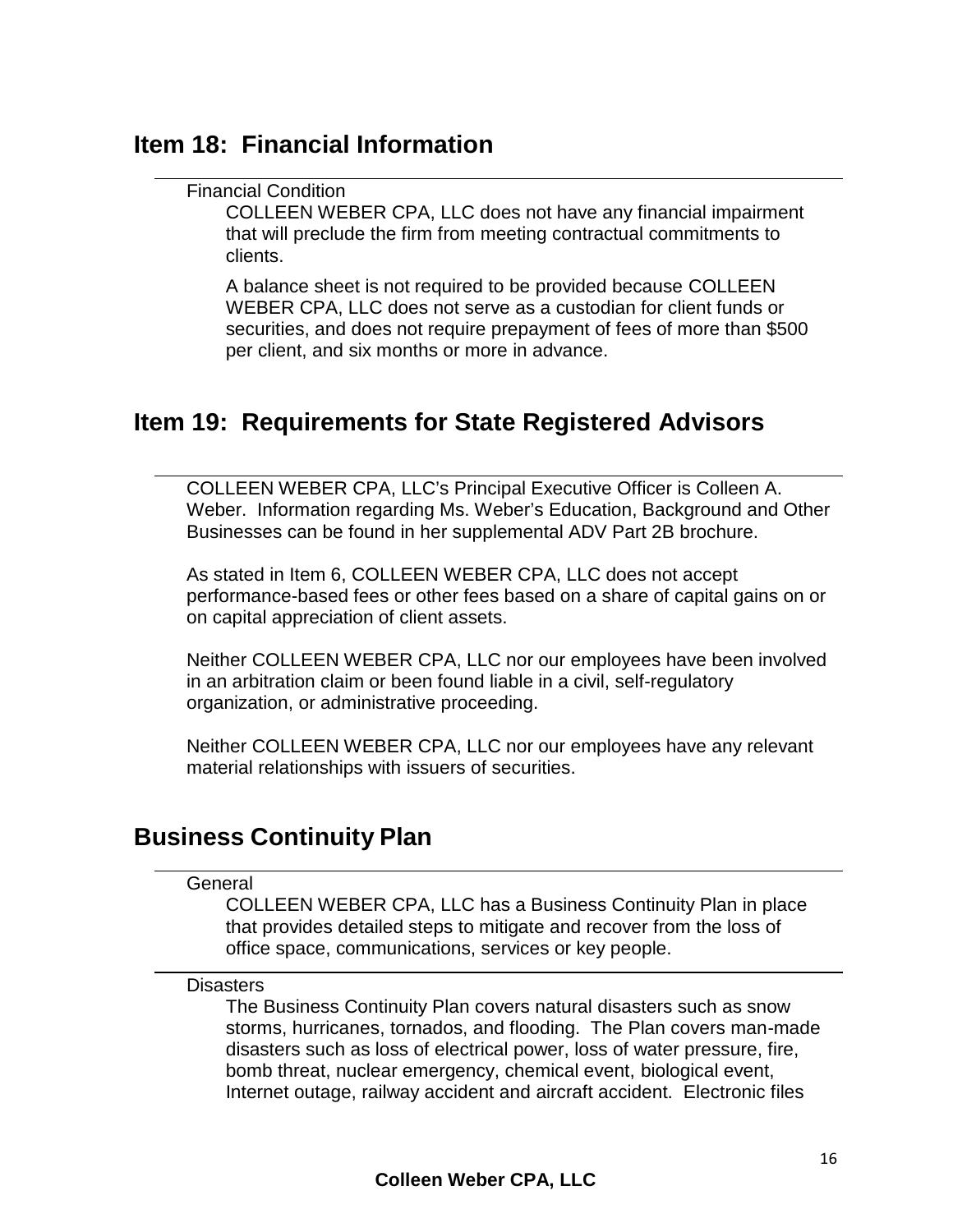are backed up daily and archived offsite.

Alternate Offices

Alternate offices are identified to support ongoing operations in the event the main office is unavailable. It is our intention to contact all clients within five days of a disaster that dictates moving our office to an alternate location.

### <span id="page-16-0"></span>**Information Security Program**

### Information Security

COLLEEN WEBER CPA, LLC maintains an information security program to reduce the risk that your personal and confidential information may be breached.

Privacy Notice

COLLEEN WEBER CPA, LLC is committed to maintaining the confidentiality, integrity and security of the personal information that is entrusted to us.

The categories of nonpublic information that we collect from you may include information about your personal finances, information about your health to the extent that it is needed for the financial planning process, information about transactions between you and third parties, and information from consumer reporting agencies, e.g., credit reports. We use this information to help you meet your personal financial goals.

With your permission, we disclose limited information to attorneys, accountants, and mortgage lenders with whom you have established a relationship. You may opt out from our sharing information with these nonaffiliated third parties by notifying us at any time by telephone, mail, fax, email, or in person. With your permission, we share a limited amount of information about you with your brokerage firm in order to execute securities transactions on your behalf.

We maintain a secure office to ensure that your information is not placed at unreasonable risk. We employ a firewall barrier, secure data encryption techniques and authentication procedures in our computer environment.

We do not provide your personal information to mailing list vendors or solicitors. We require strict confidentiality in our agreements with unaffiliated third parties that require access to your personal information, including financial service companies, consultants, and auditors. Federal and state securities regulators may review our Company records and your personal records as permitted by law.

Personally identifiable information about you will be maintained while you are